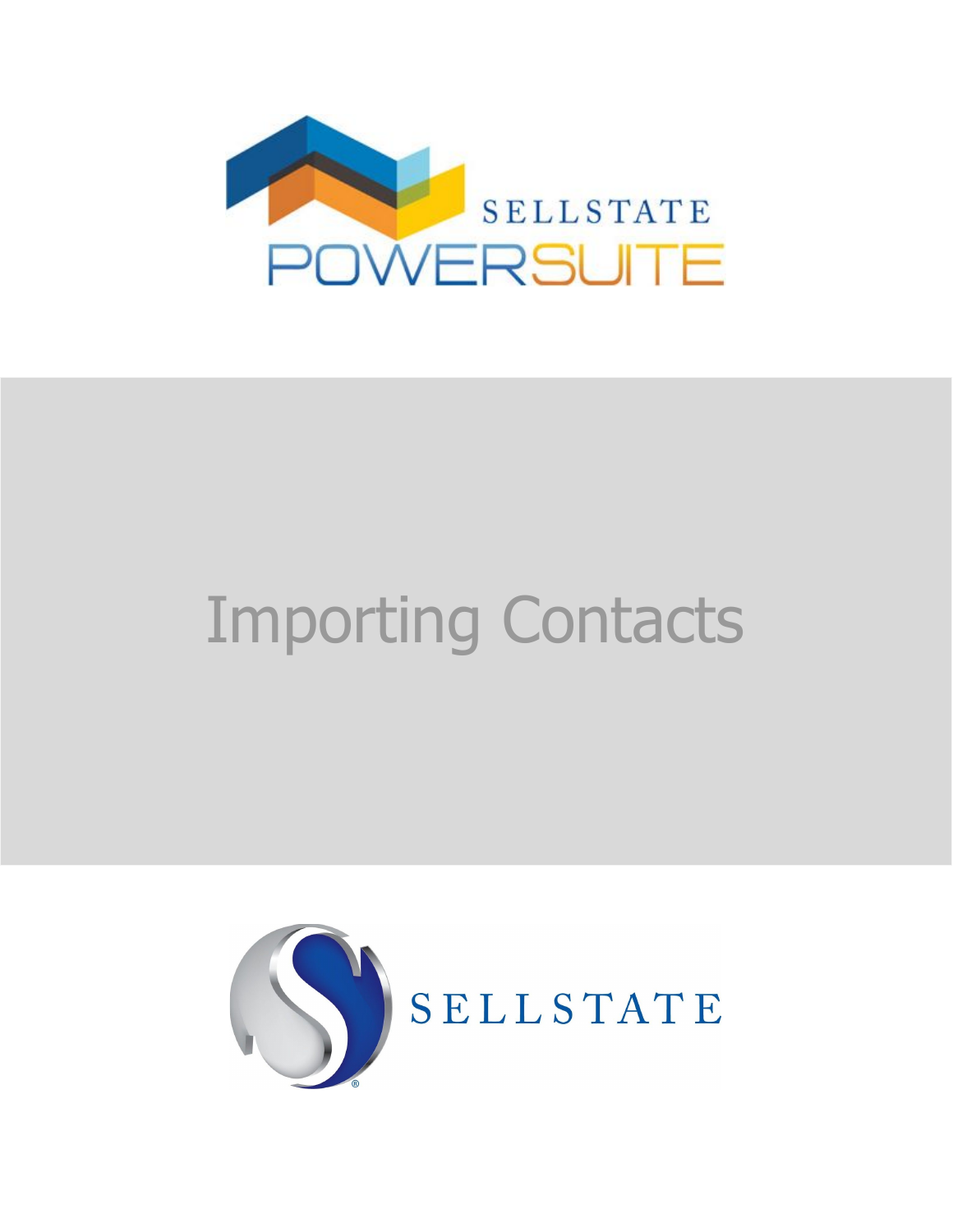

Leads & Contacts **Contact Manager | Buyer Profiles | Prospects Tasks** Partners Setup

**\_\_\_\_\_\_\_\_\_\_\_\_\_\_\_\_\_\_\_\_\_\_\_\_\_\_\_\_\_\_\_\_\_\_\_\_\_\_\_\_\_\_\_\_\_\_\_\_\_\_\_\_\_\_\_\_\_\_\_\_\_\_\_\_\_\_\_\_\_\_\_\_\_\_\_\_\_\_\_\_\_\_\_\_\_\_\_\_\_\_\_\_\_\_\_\_\_\_\_\_\_\_\_\_\_\_\_\_\_\_\_\_\_\_\_\_\_\_\_\_\_\_\_\_\_\_**

Importing Contacts will be one of the first and most important things to do especially if you already have a large contact database.

The file types are:

- Microsoft Outlook (version 2000, 2002, 2003, Express, and XP)
- Top Producer
- "Generic" can be selected to use a CSV (comma separated values) spreadsheet. See end of article for formatted columns: **A Generic CSV file with all the necessary fields is available within your Power Suite**.

### Leads & Contacts

Easily follow up on new leads, keep track of your contacts, identify buyer preferences and match them with listings.

**Contact Manager** 

**Buyer Profiles** 

Prospects

Tasks

Partners

Setup

**Advanced Settings** 



\_



\_\_\_\_\_\_\_\_\_\_\_\_\_\_\_\_\_\_\_\_\_\_\_\_\_\_\_\_\_\_\_\_\_\_\_\_\_\_\_\_\_\_\_\_\_\_\_\_\_\_\_\_\_\_\_\_\_\_\_\_\_\_\_\_\_\_\_\_\_\_\_\_\_\_\_\_\_\_\_\_\_\_\_\_\_\_\_\_\_\_\_\_\_\_\_\_\_\_\_\_\_\_\_\_\_\_\_\_\_\_\_\_\_\_\_\_\_\_\_\_\_\_\_\_\_\_\_\_\_\_\_\_\_\_\_\_\_\_\_\_\_\_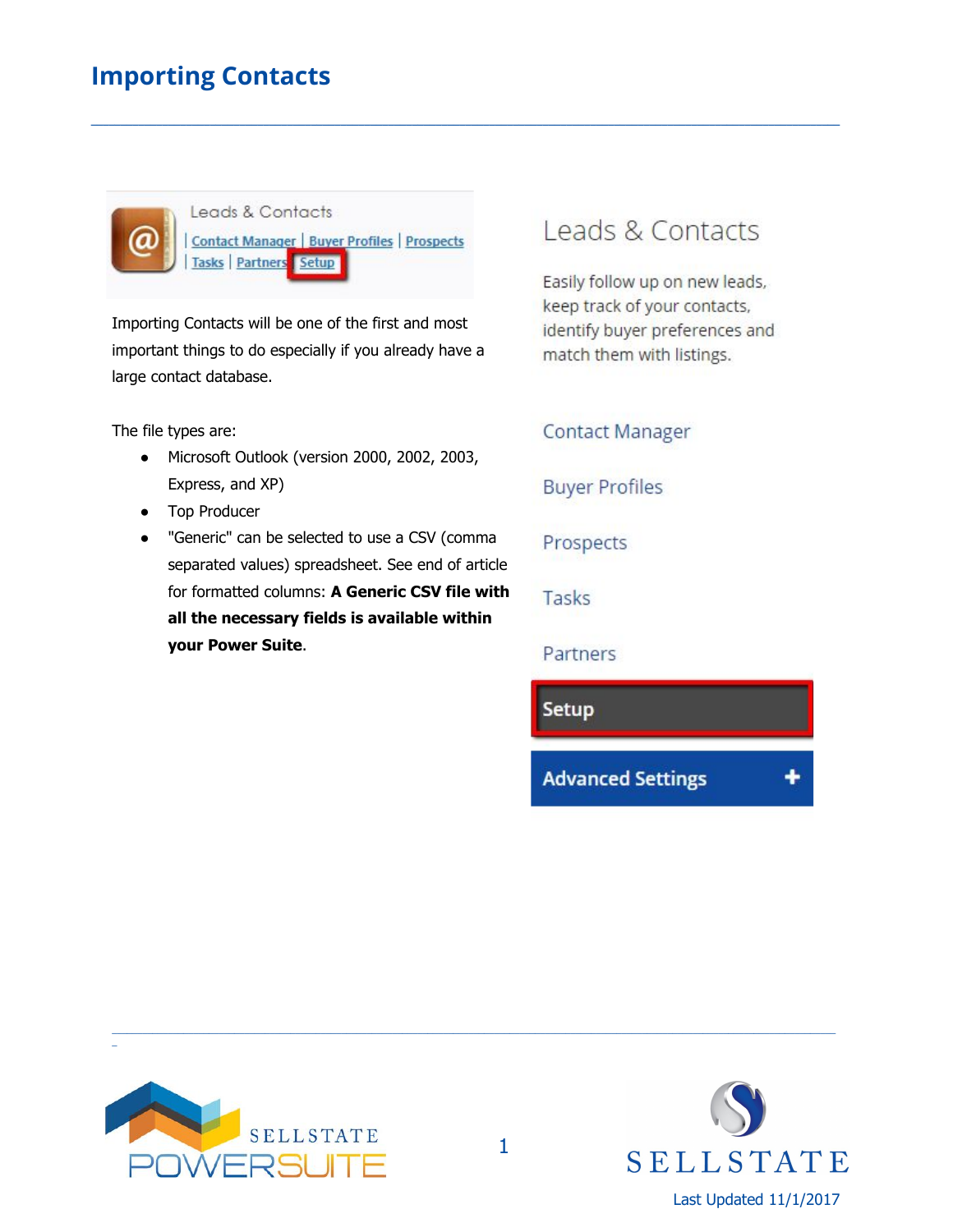#### **Import Contacts**

Do you have a list of contacts in another system or an out of control spreadsheet of contacts? Import them all at once and use the Homes.com Contact Manager to easily add them to a Drip Email Campaign and monitor all their activity.

**\_\_\_\_\_\_\_\_\_\_\_\_\_\_\_\_\_\_\_\_\_\_\_\_\_\_\_\_\_\_\_\_\_\_\_\_\_\_\_\_\_\_\_\_\_\_\_\_\_\_\_\_\_\_\_\_\_\_\_\_\_\_\_\_\_\_\_\_\_\_\_\_\_\_\_\_\_\_\_\_\_\_\_\_\_\_\_\_\_\_\_\_\_\_\_\_\_\_\_\_\_\_\_\_\_\_\_\_\_\_\_\_\_\_\_\_\_\_\_\_\_\_\_\_\_\_**

| 1. Format your spreadsheet using this Sample CSV File |                       |                                                                                                                                                      |                     |
|-------------------------------------------------------|-----------------------|------------------------------------------------------------------------------------------------------------------------------------------------------|---------------------|
| 2. Select the file type:                              | ۰                     |                                                                                                                                                      |                     |
| 3. Then select the formatted file you want to import: |                       | <b>Choose File</b>                                                                                                                                   |                     |
|                                                       |                       | 4. If you would like to categorize these contacts, please select one or more categories below. This is not required to import your contacts:         |                     |
| <b>Attorney</b>                                       | <b>Broker/Realtor</b> | <b>Buyer</b>                                                                                                                                         | <b>Buyer/Seller</b> |
| Closing Agent                                         | <b>Employee</b>       | Home Inspector                                                                                                                                       | Internal User       |
| Landlord                                              | Lender                | O Other                                                                                                                                              | Seller              |
| Sellstate                                             | Tenant                | <b>Tim Brown</b>                                                                                                                                     | Tim Brown 2         |
| Title Agent                                           | Unknown               | $\Box$ Webinar                                                                                                                                       |                     |
|                                                       | <b>EQ*</b>            | 5. If you would like to indicate the source of these Contacts, please select from the pick-list below. This is not required to import your contacts: |                     |

6. If you have completed steps 1-3, you can import your file any time by clicking the Import button:

**Import** 

#### **\*\*Note: Leads Without First Name Or Email Address fields cannot be imported, all contacts beneath them in the spreadsheet will not import either.\*\***

If you have the file saved to your computer and in the correct format, select the Choose File option, and import the CSV file needed.

After the file has imported, you should see a message of the number of contacts correctly imported into Power Suite.

If there are contacts that did not import correctly, take a look at your CSV and make sure that everything is in the correct column.

\_\_\_\_\_\_\_\_\_\_\_\_\_\_\_\_\_\_\_\_\_\_\_\_\_\_\_\_\_\_\_\_\_\_\_\_\_\_\_\_\_\_\_\_\_\_\_\_\_\_\_\_\_\_\_\_\_\_\_\_\_\_\_\_\_\_\_\_\_\_\_\_\_\_\_\_\_\_\_\_\_\_\_\_\_\_\_\_\_\_\_\_\_\_\_\_\_\_\_\_\_\_\_\_\_\_\_\_\_\_\_\_\_\_\_\_\_\_\_\_\_\_\_\_\_\_\_\_\_\_\_\_\_\_\_\_\_\_\_\_\_\_



\_